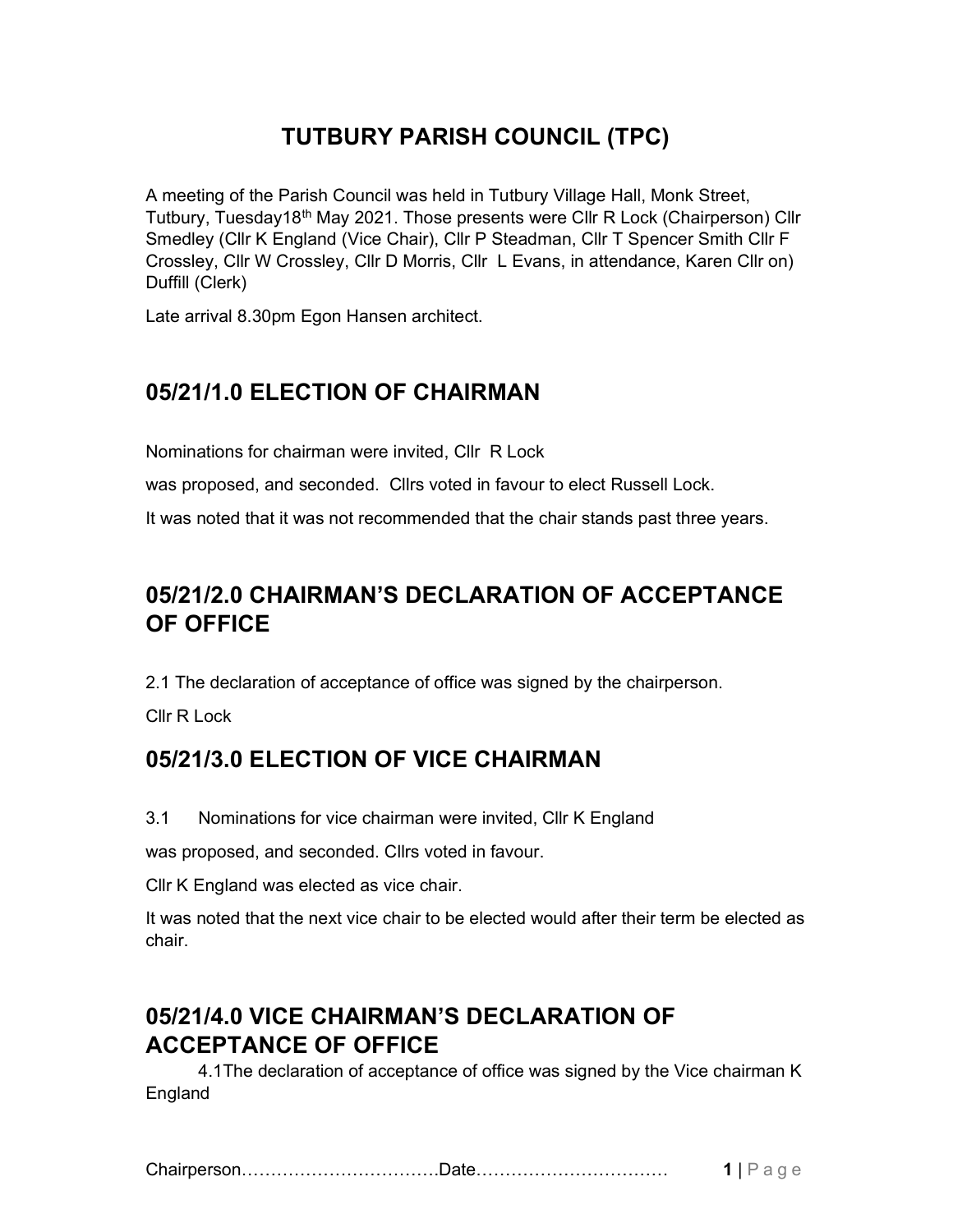## 05/21 5. Formation of Council committees/ working parties.

The clerk outlined the difference between a working party and a committee. Committees if quorate, can be delegated a budget to make decisions rather than the decisions to be referred to a full parish meeting.

The existing committees working parties were agreed to remain the same apart from the following changes,

The formation of a new group to replace the community building committee. Tutbury ongoing 5-year Community Facilities . Members included Cllrs K England, T Spencer Smith, M Upton, C Smedley, and P Steadman who was currently acting as lead Cllr for the community fund g working party lead councillor and terms of reference to be allocated if appropriate.

Members discussed the benefits of committees versus working parties and resolved that the community facilities would remain a working party and if applicable would set the terms of reference and form a committee.

Footpath working party was suggested who included Cllrs W Crossley, F Crossley, K England, and M Upton.

Cllr L Evans asked to be removed from being a lead Cllr for Highways.

Planning committee was removed, and the lead councillor K England would collate responses for planning applications and if necessary, request that they are included to the agenda for a full parish meeting. It was agreed that there was not enough agenda time to discuss every application that required no comment.

Non changes were suggested for existing terms of reference. The current standing orders will apply for the committees in place.

#### 05/21 6. 0 Appointment of street representatives

6.1 Street representatives were elected based on the existing responsibilities of existing councillors.

## 05/21 7.0 To Resolve to continue to evoke the General Power of Competence

7.1 The clerk outlined in the clerk's report what the General Power of Competence was, and how it could be used.

#### RESOLUTION

The majority of members voted to evoke the General Power of Competence.

Cllr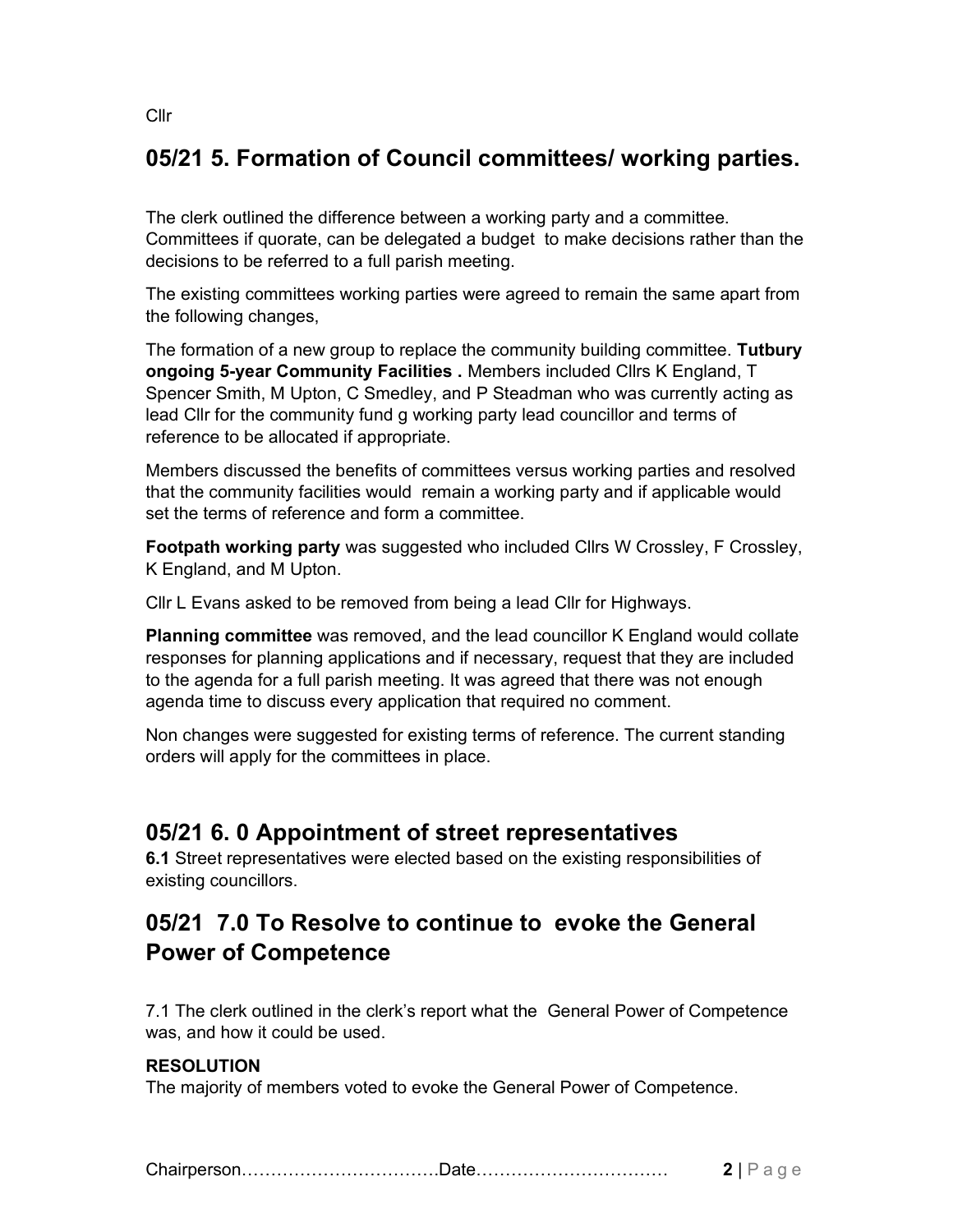### 05/21 8.0 To approve the continued use of existing policies.

8.1 The current policies are on the website members voted to ratify them and no changes were required.

Publication Scheme 2021 and Model Publication Scheme

- Media Policy
- Social Media Policy
- Grant Award policy
- Covid Grant award policy
- Complaint's procedure
- Equal Opportunities Policy
- Planning Committee terms of reference
- Employer Pension Policy and complaints procedure needs updating with new Chair details.

The following policies will be reviewed in June after data Protection refresher training. Additional policies will need to be added to this area of legislation.

- Data Consent form
- Genera; Privacy Policy
- Freedom of Information and related legislation

8.2 A member questioned why apologies were requested to be sent to the clerk and the chair. Clerk clarified the wording had not been changed but a meeting with a chair is required for every meeting, but you can have a meeting without the clerk.

8.3 A member questioned why complaints were directed to the clerk and the chair. The clerk advised that this was the wording advised from National association of local councils and the chair explained that if a complaint was made about the clerk, then it would be more applicable this was sent to the chair. The wording remained the same.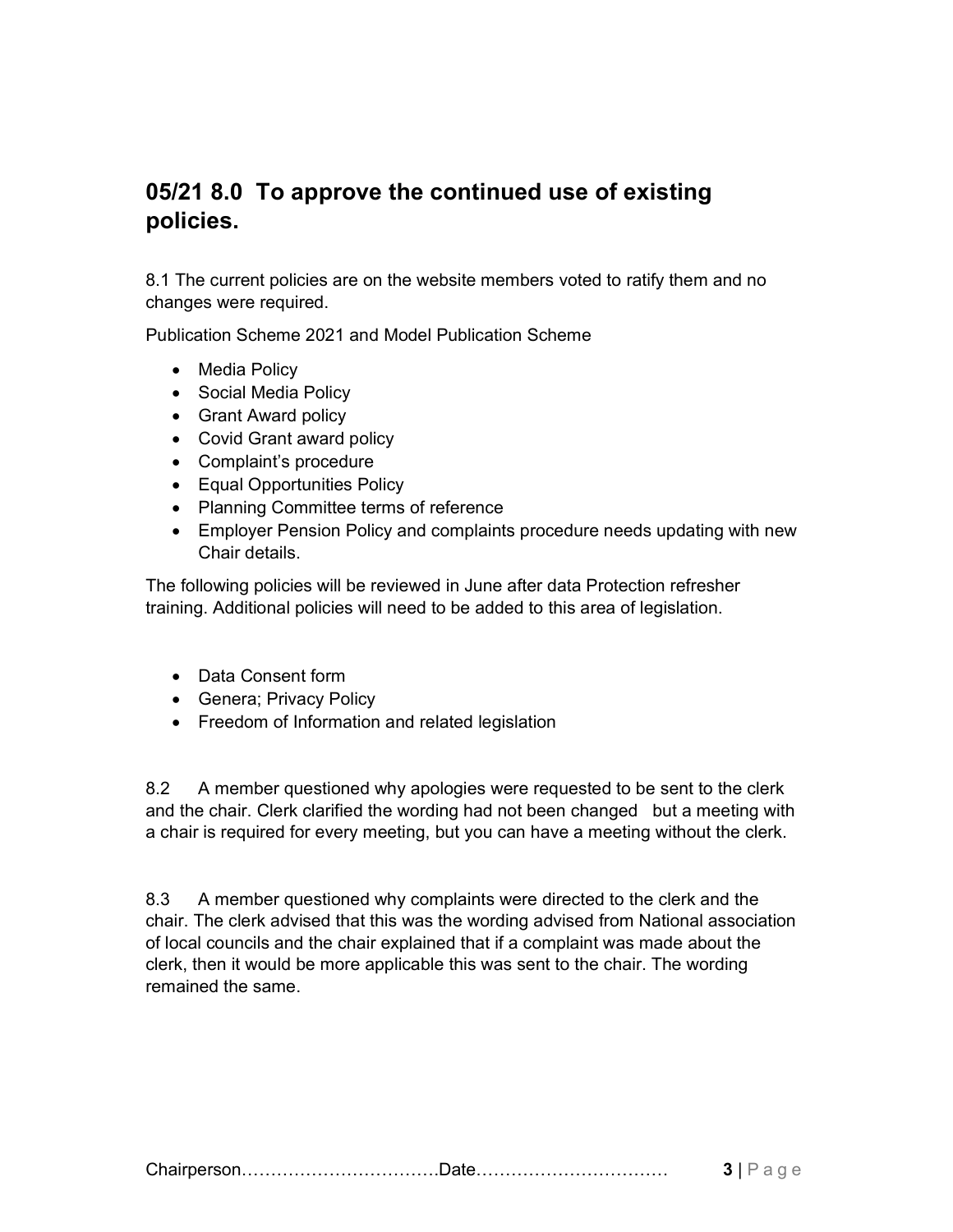# 05/21 9.0To review and approve the updated Disciplinary and Grievance arrangements, and Tutbury Parish Council Disciplinary Policy.

9.1 The current policies required updating,

• Grievance Dignity at Work

should be replaced with

- 1. TN 22 Disciplinary and Grievance arrangements, and
- 2. Tutbury Parish Council Disciplinary Policy.

#### RESOLUTION

Members resolved to accept the new policies.

## 05/21 10. 0Apologies

10.1 Cllr L Anderson had other work commitments.

Borough Cllr G Raybould

## 05/21 11.0 Minutes of the meeting held on 22<sup>nd</sup> April 2021.

11.1 Cllr M Upton declared an interest in Tutbury charities, but it was not recorded on April 22nd 2021.

A member stated he had technical difficulties joining the virtual meetings so should not be recorded as nonattendance. however, the clerk clarified that this is not a valid reason for an apology.

Members voted to accept the minutes as a true record.

## 05/21 12. 0Declarations of Interest & Dispensation

The Ecolusia and Indianal methods and the section of an apology.<br>
Members voted to accept the minutes as a true record.<br> **OS/21 12. oDeclarations of Interest & Dispensation**<br>
1 non-Pecuniary interests were declared in asso 1 non-Pecuniary interests were declared in association with the following community groups. Dispensation have previously been granted for voting on this matter by the clerk.

- Cllr P Steadman is a member of TOSCA (Tutbury Old School Association)and Scouts.
- Cllr T Spencer Smith is a member of TOSCA.
- Cllr K England St Marys Church
- Cllr M Upton Tutbury Parish Charities and St Mary's Church committee member
- Cllr Smedley Tutbury Parish Charities and St Marys Church.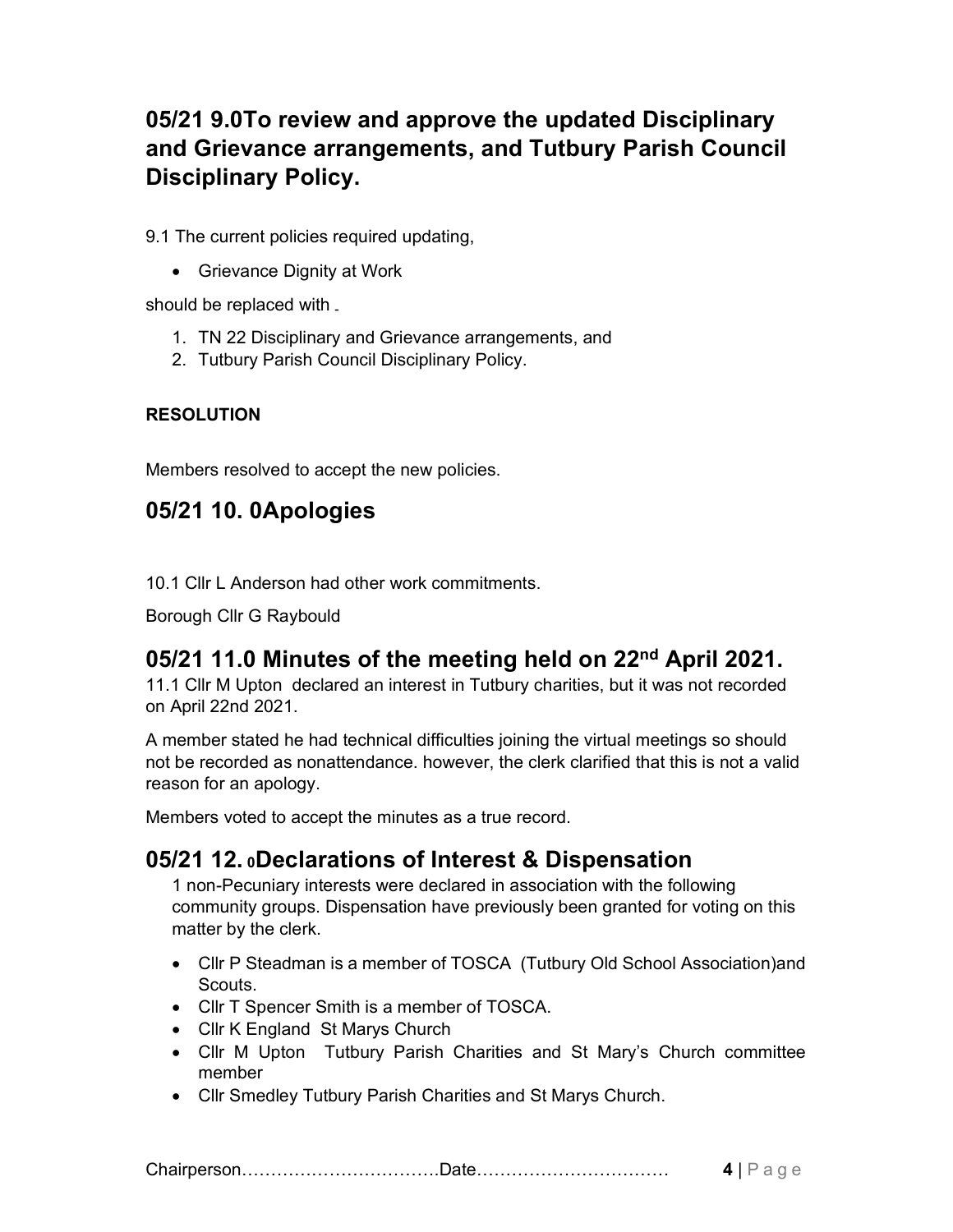1.2 The chair is a member of the ESBC funding committee and would therefore would not chair or participate in voting on items 18.

## 05/21 13 Public Participation

Egan Hansen architect presented his plans for the parish council in relation to the community funding bid agenda item 17.

### 05/21 14.0 Clerks Report including correspondence.

14.1 A complaint was received regarding litter and plastic bottles left at Cornmill Lane after the men's team had played, although not all the rubbish could be attributed to the footballers a Tutbury Tigers representative did clear it away and assured the parish council that this is done every Sunday morning before the junior's train.

14.2 An email has been received with a concern of rats eating bird food left in the trees neat the smaller children's play area. This has been raised with the Borough Council open space team. ESBC are instructing pest control to look at it.

14.3 A request has been made from Burton All Stars to hold small child's groups of 4 for sporting activities on the pitch or grass area when the football teams are not training. This has been encouraged by the clerk to use the public space. Changing facilities were not required. However, they found an alternative venue cue to their requirements clashing with the football team training sessions.

14.4 Fly ripping of garden waste has been reported by the Friends of Elm Lane volunteers when tidying and clearing Elm Lane. A resident of Portway Drive has had their conifers cut back and left the branches in the lane. A letter has been sent by the clerk to ask them to be removed. The debris has been removed.

 14.5 Concerns have been raised regarding the resurfacing of Mont Street County Cllr P white has escalated these concerns.

14.6 Concern was raised by a resident that warning sign for the roundabout had not been erected at near the roundabout, and that speed was still an issue for larger vehicles not slowing for the speed humps, Once logged with Highways this will be escalated with the county council. The council awaits feedback from the resident who raised it. The clerk requested Cllrs to investigate and log this if necessary.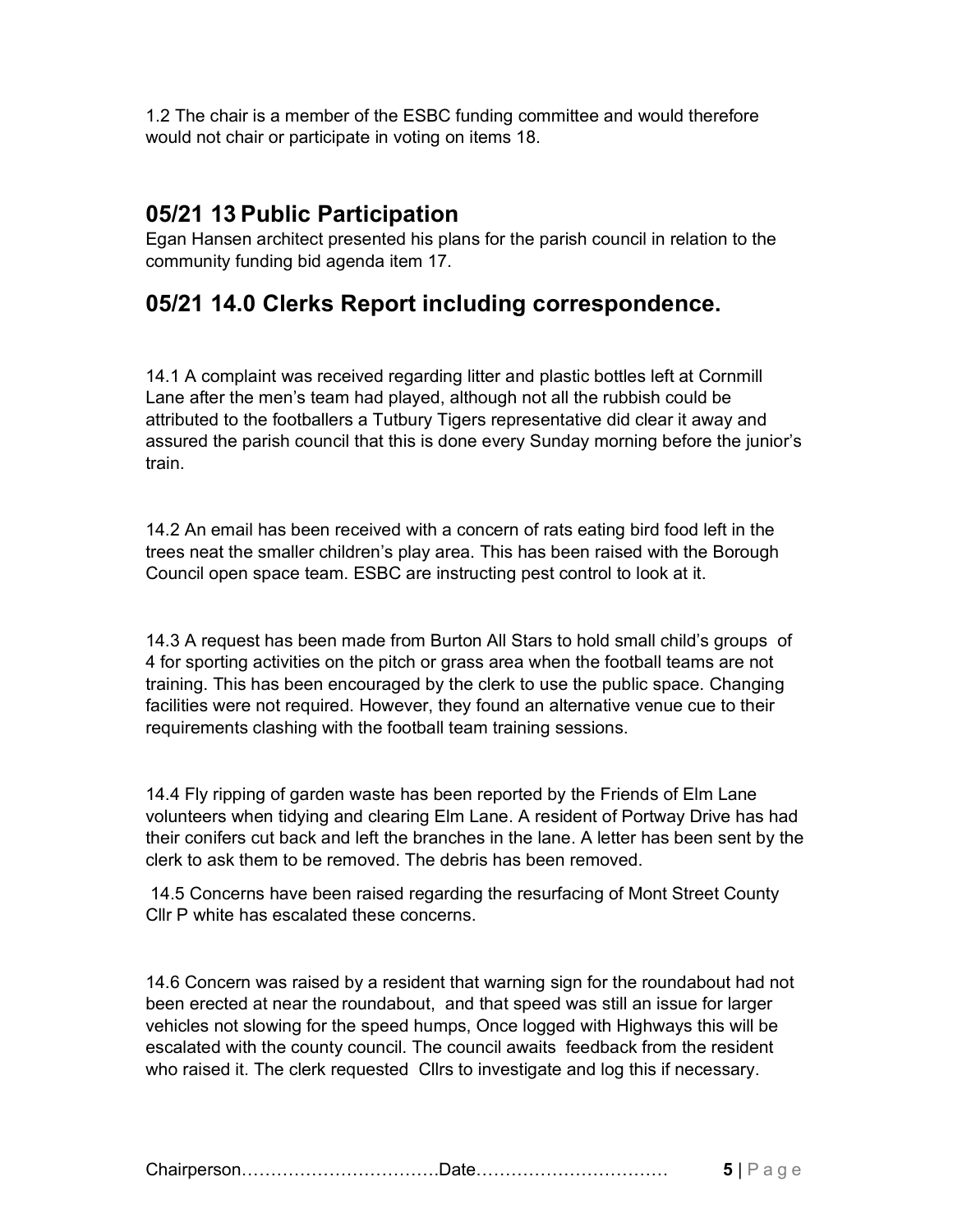14.7 A donation request letter was received from Harvey girls and dads 4dads. This will be added as an agenda item for June if a grant application is received. Grant application details have been sent.

14.8 Concern has been raised regarding a sycamore tree height in Elm Lane This will be escalated to the correct authority.

14.9 The monitoring equipment that has been placed on Green Lane to assist in safety monitoring has been thrown in the hedge. The county council been informed, the resident has also reported it to Highways. Richard Rayson has asked to keep an eye out if this happens again if the police could be informed of the criminal damage and it should also be reported on the Report IT Staffs County App.

14.10 An enquiry has been made as to the origin of stone sculpture in Tutbury near the Mill. This enquiry has been sent to the Civic Society.

14.11 A Further incident of fly tipping of a gas bottle has been reported on Elm Lane which the clerk is dealing with.

### 05/21 15.0 End of Year Accounts and audit.

15.1To review Auditor Report the internal auditor has completed the assessment of the accounts and the Annual return. He was happy that appropriate financial controls were in place. and signed off the relevant section of the Annual governance and Accountability statement The auditor did comment that clerk had provided excellent records.

#### 15.2 To consider and approve the Annual Governance Statement 2020/21

The statement had been circulated to the councillors as part of the meeting papers The council agreed with the statements and the chairman, and the clerk signed and dated the annual return.

#### 15.3 / To consider and approve the Accounting Statement 2020/2021

The council agreed with the figures in the annual return statement and the chairman, and the clerk signed and dated the annual return.

The annual return, supporting documents and notices will be returned to the external auditor before the deadline in June.

#### 05/2116.0 Borough and County Councillor report **County**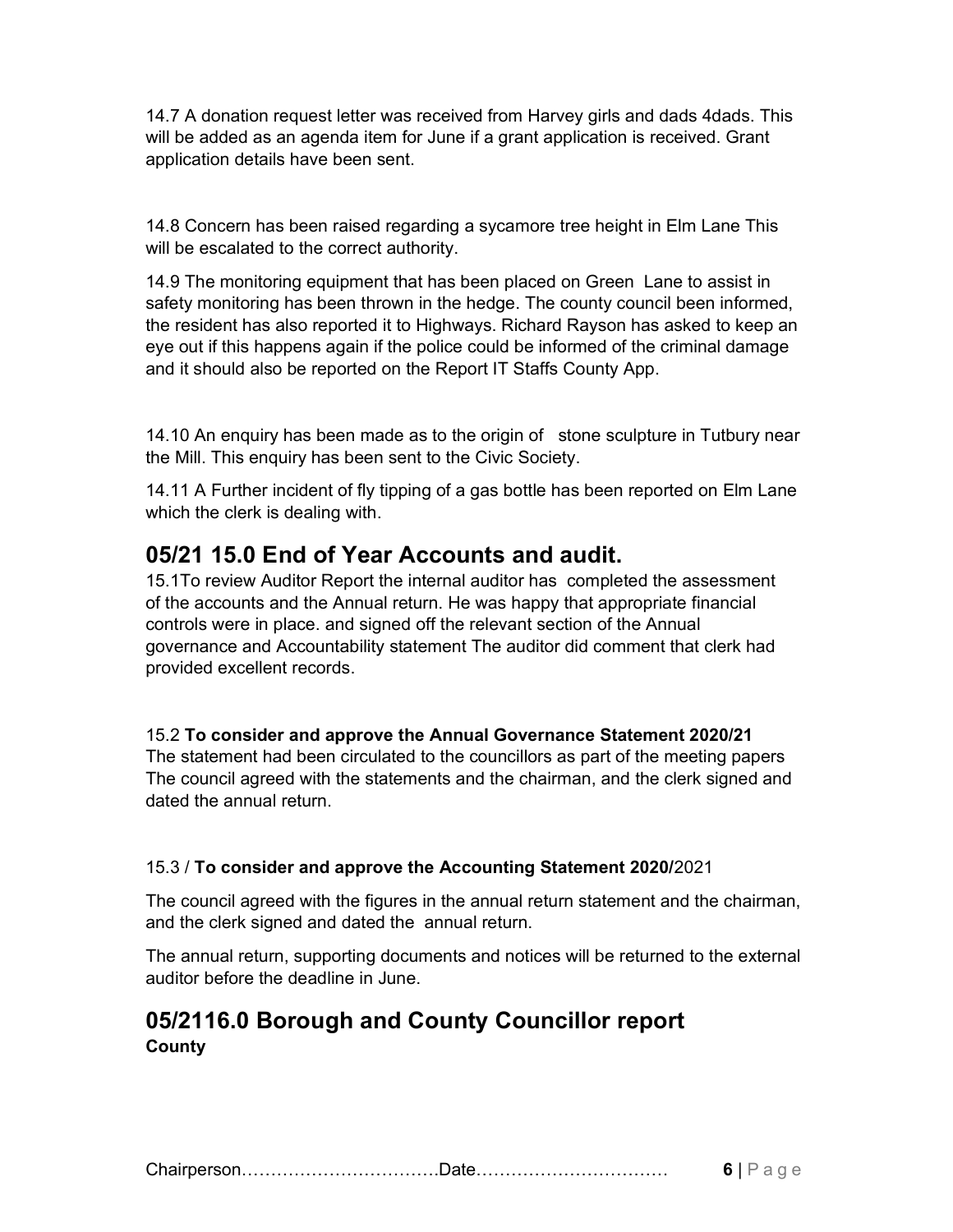16.1 Apology received from County Cllr White P W a statement was read by the chair related to the County Cllr re-election as the ward Cllr for Tutbury and Outwoods, setting out the policies that he would be working towards.

16.2 Members raised concern regarding the highways works that have been completed in Tutbury but with the county Cllr not being present this will be raised again when he can attend, However, the concerns on the resurfacing work on Monk Street have been escalated to the appropriate department.

#### Borough Council

16.3 Cllr S Gaskin confirmed the corona vaccine programme was incredibly good in this area.

16.4 Air monitoring was requested before the speed humps and then after installation. However, the air monitoring has not been installed prior to traffic calming. Cllr Gaskin questioned if it was it still required? Members stated that the nearest monitoring station is at Derby turn and feel that this is important as no data is available for Tutbury since the new housing development has been built and pollution from an increase in traffic is required.

16.5 Bins would be provided at Cornmill lane and Elm Lane as requested

16.6 The enforcement team and planning department have investigated the issues raised at the property on Belmot Rod formally known as the Pleasurance. Issues regarding the fencing and protected tree has been raised and being addressed.

16.7 A member requested if there was any data on fly tipping since the removal of the bins in Duke Street? Cllr S Gaskin confirmed that there had been no increase in fly tipping in the area. Members were aware that newspapers were being dumped on Belmot Road and regularly cleared by a resident.

## 17.0To receive an update on the funding bid to improve the Facilities at Cornmill Lane.

#### 17.1 Previous Resolutions

#### 2<sup>nd</sup> March 2021 Resolution

To investigate erecting a community building and or improving the current facilities at Cornmill Lane. and if appropriate submit grant applications.

#### 7 th April Resolution

If the parish council resolved to submit a bid for the £250k Tutbury Fund. Cllrs voted in favour to nominate Cllr Steadman to write a bid on behalf of the Parish Council.

7 th April Resolution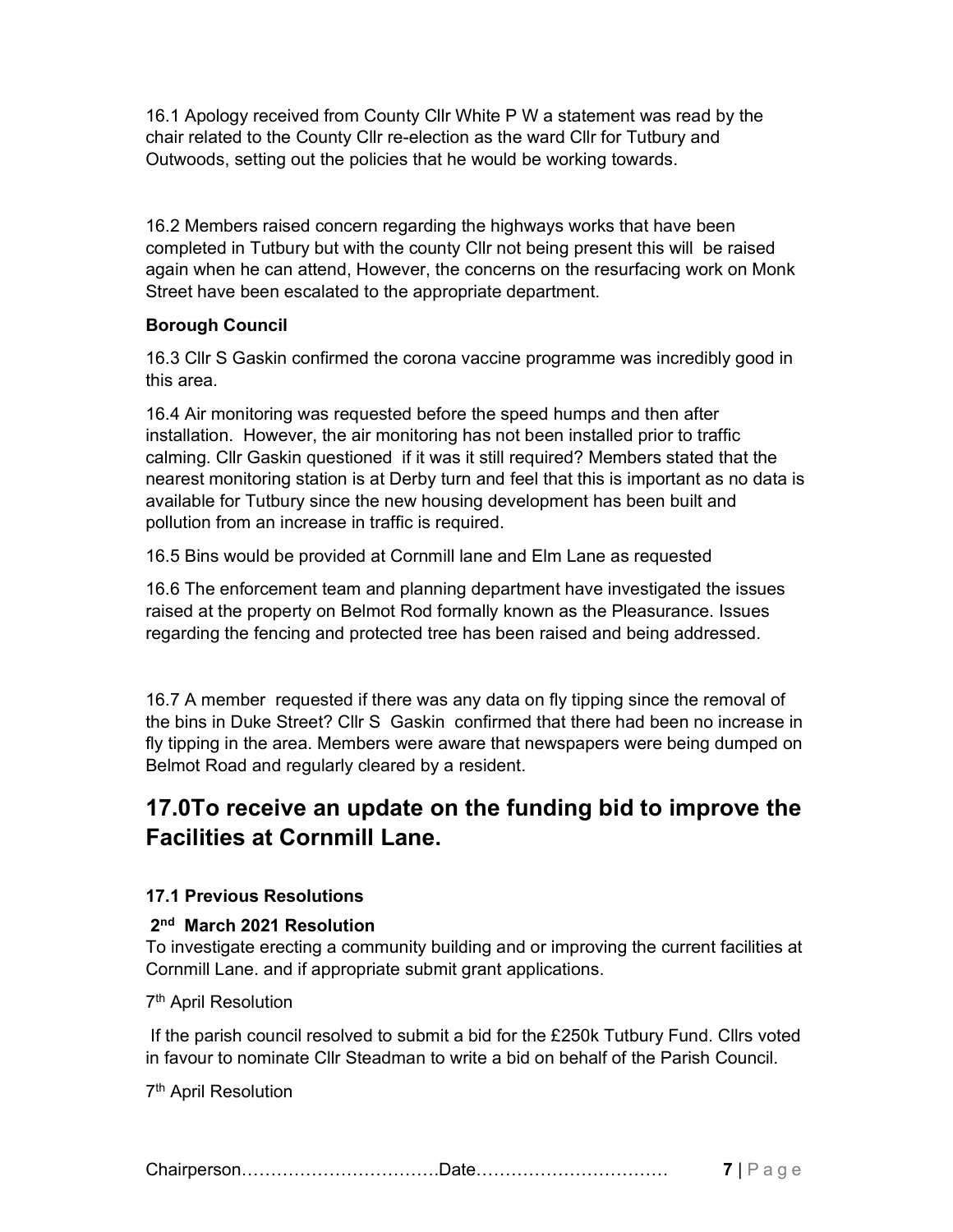Eligible Cllrs voted in favour to allocate the £500 budget to support a funding bid.

17.1 The council have resolved to submit a funding bid to improve the facilities at Cornmill Lane and have secured the budget of £500 for initial technical fees in putting a bid together. The architect Egon Hansen presented the plans for the funding bid to be submitted.

- The plans included replacing the Mult use games area MUGA and boundary fencing with sports England compliant surface and equipment.
- Outdoor gym equipment, picnic table and table tennis area next to the MUGA on a raised area, increasing inclusivity of all ages and abilities including disabled access equipment.
- A landscaped drain age system to tackle the flooding on the first playing field.
- Installation of a kissing pedestrian access alongside the vehicle access and increase access points to the first playing field and MUGA area.
- Improvements to the single-track road making it wider for pedestrians and vehicles to use.
- Installation of grasscrete carparking area with cleat marked car parking spaces to ensure that parking could be provided for 60 cars. By using grasscrete this would maintain the green area.

Such improvements will lead to mire usage of the changing rooms and the overall use of the playing field and regenerate the area that is deteriorating.

17.2 Members raised concern that Tutbury charities had not given permission for a community building on the first field and had not granted permission for the improvements.

The improvements have not been considered by the charities committee, the response from Tutbury Charites was related to the refusal of a community building therefore the working party members felt it was appropriate to submit a bid to improve the facilities subject to further permissions being granted. The original resolution was to investigate a new building and or improve the existing facilities.

The funding bid would be submitted and outline the constraints of the land owner permission and it would be up to the Borough Council to decide if the funding application were accepted and if the bid were successful then the funds would be spent on the projects subject to the charity's approval. The clerk clarified that if the bid were successful then the process outlined in the financial regulations would need to be followed and would therefore need further approvals through full council.

17.3 Members questioned why the bid was not being approved at the meeting. the clerk had set out the previous resolutions in the clerk's report and stated that the original resolution was to submit a bid for either a community building and or to improve the facilities as the community building permission it was appropriate for the bid be to improve the existing facilities.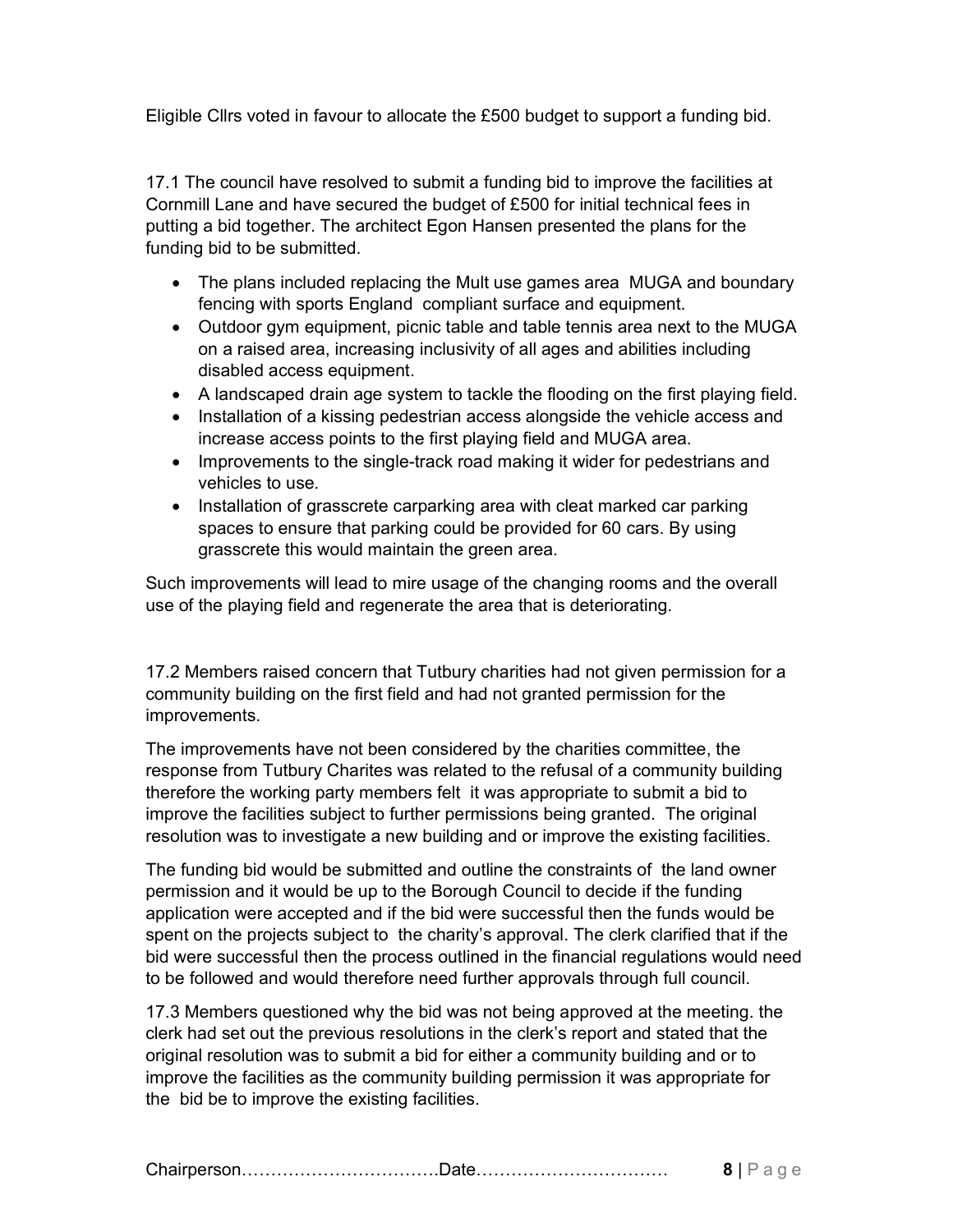17..4 Members congratulated the architect of the plans he had set out. Members not part of the working party raised concern that an outdoor gym was appropriate and had that this was a facility is not agreed by the full council. A separate agenda item had been raised to pass a resolution to consider outdoor gym equipment funding bid to be made. The bid presented by the architect consisted of different projects areas, so it was possible for the parish council and Borough Council to consider each piece of work separately depending on the funding award.

17.5 A member raised concern about securing of the site against unauthorised vehicle access and the travelling community. However, the chair reminded a member not to use derogatory terms to describe minority groups.

### 05/21 19.0.To approve Accounts for Payment.

It was resolved to extend the meeting time to approve the accounts for payment.

19.1 The clerk clarified that a payment to HMRC did not got through in the last bank payment schedule, therefore this would be incorporated into the payments for this month. Council members proposed and seconded the accounts were authorised for payment.

| <b>Date</b>          | <b>Description</b>                              | <b>Supplier</b>                                    | <b>Net</b>   | <b>VAT</b>        | <b>Total</b> |
|----------------------|-------------------------------------------------|----------------------------------------------------|--------------|-------------------|--------------|
| 18/05/2021           | Legionella Control                              | <b>Sterilizing Services Ltd</b>                    | 36.00        | 7.20              | 43.20        |
| 18/05/2021           | Street cleaning and<br>maintenance              | M Guest                                            | 338.00       | 0.00              | 338.00       |
| 18/05/2021           | Mowing contract                                 | <b>RB Landscaping</b>                              | 150.00       | 0.00              | 150.00       |
| 18/05/2021           | <b>Chatsworth Drive Footpath</b><br>Maintenance | <b>RB Landscaping</b>                              | 50.00        | 0.00              | 50.00        |
| 18/05/2021           | printing                                        | Reflex Print And Design                            | 19.00        | 3.80              | 22.80        |
| 18/05/2021           | Mowing and Pitch<br>Maintenance Contract        | <b>TH Health Contracts</b><br>Ltd                  | 2,500.0<br>0 | 500.0<br>$\Omega$ | 3,000.0<br>0 |
| 18/05/2021           | <b>Internal Audit Visit</b>                     | <b>Topliss Associated Ltd</b>                      | 117.00       | 23.40             | 140.40       |
| 18/05/2021           | <b>Clerks Employer Pension</b>                  | <b>Staffordshire County</b><br><b>Pension Fund</b> | 297.52       | 0.00              | 297.52       |
| 18/05/2021           | <b>Employee Pension</b><br>Contribution         | <b>Staffordshire County</b><br><b>Pension Fund</b> | 163.92       | 0.00              | 163.92       |
| 18/05/2021           | 12 First Class Stamps                           | Karen Duffill                                      | 10.20        | 0.00              | 10.20        |
| 18/05/2021           | <b>Clerks Expenses</b>                          | Karen Duffill                                      | 6.73         | 0.00              | 6.73         |
| 18/05/2021           | <b>Clerks Expenses</b>                          | Karen Duffill                                      | 31.00        | 0.00              | 31.00        |
| 18/05/2021           | <b>Clerks Salary</b>                            | Karen Duffill                                      | 954.46       | 0.00              | 954.46       |
| 18/05/2021           | <b>National Insurance</b>                       | <b>HMRC</b>                                        | 102.50       | 0.00              | 102.50       |
| Apr                  | Outstanding Online payment from 22nd            |                                                    |              |                   |              |
| 22/04/2021           | <b>National Insurance</b>                       | <b>HMRC</b>                                        | 102.50       | 0.00              | 102.50       |
|                      |                                                 | <b>Total Online payment</b>                        |              |                   |              |
|                      |                                                 |                                                    |              |                   |              |
| <b>Direct Debits</b> |                                                 |                                                    |              |                   |              |
| 02/05/2021           | <b>Changing Room Electricity</b><br>Supply      | Opus Energy                                        | 28.83        | 1.44              | 30.27        |
| 18/05/2021           | <b>Changing Rooms Water</b><br>Supply           | Pennon Water                                       | 11.00        | 0.00              | 11.00        |
| 17/05/2021           | <b>Annual Subscription</b>                      | Staffordshire Wildlife<br>Trust                    | 3.5          | 0                 | 3.5          |